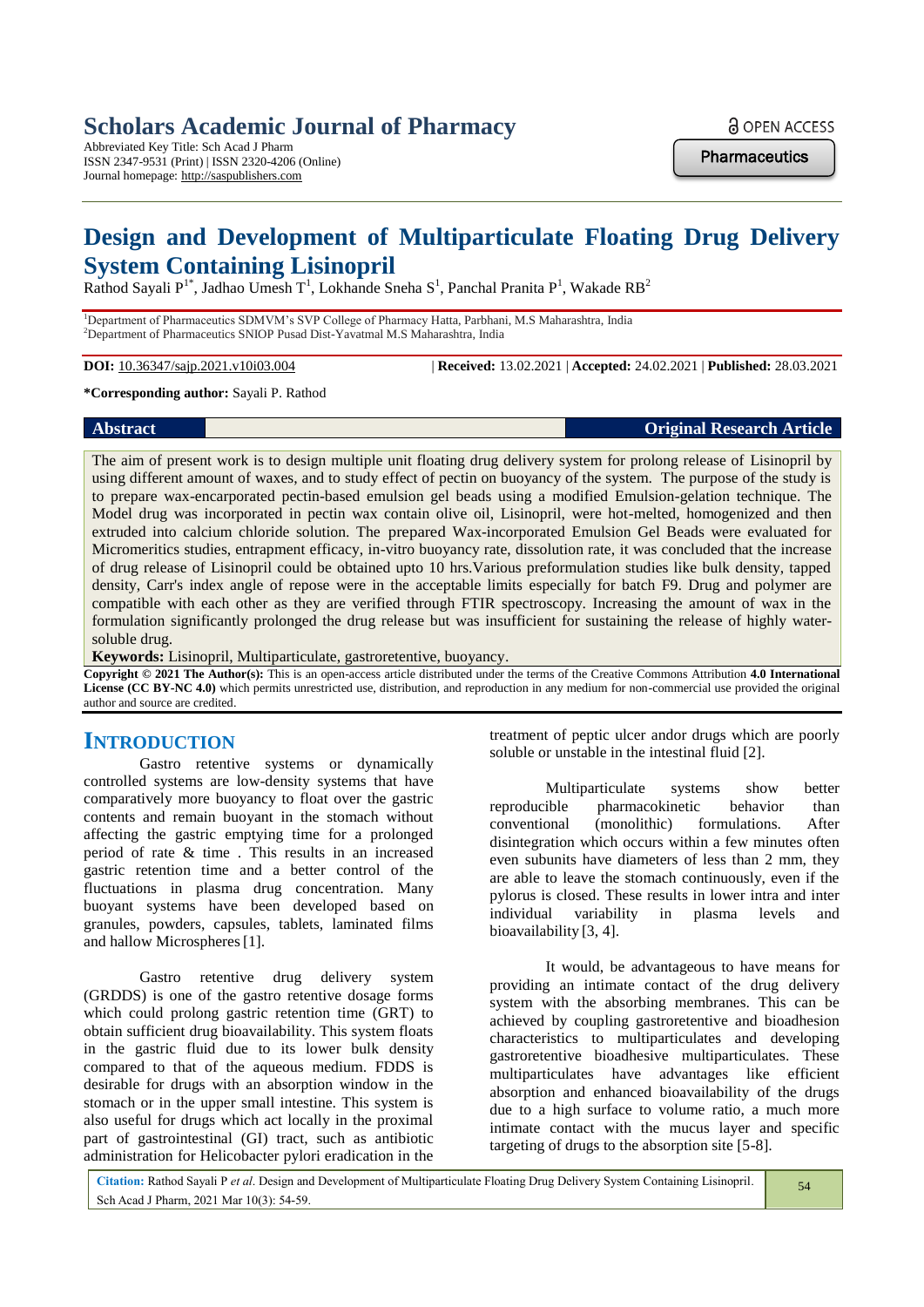It is stated that, 'the multiparticulates' float on the stomach contents, and then adhere to the mucous linings as the stomach empties. The release of drug from the system can be controlled to coincide with the half-life emptying of the system from the stomach [9- 11].

# **MATERIALS AND METHODS**

### **Material**

Lisinopril was obtained as kind gift sample from Yarrowchem Pharma, Mumbai India. Pectin purchased from Research lab fine chem. Industries, Mumbai, White wax & Olive oil was purchased from Thomas baker, Mumbai India. All other materials used of analytical grades.

## **Methods**

## **Preparation of Conventional CaPG Beads and Emulsion Gel Beads**

Conventional CaPG beads were prepared by the ionotropic gelation method 400 mg of pectin were dispersed in water with agitation, and then 100 mg of Lisinopril (80-mesh sieved) were dispersed in pectin solution to make a 100-g solution. The dispersion was then extruded through a plastic needle into 0.34 M calcium chloride which was gentle stirred at room temperature. The gel beads formed were allowed to

stand in the solution for 20 min before being separated and washed with distilled water. The beads were dried at 37°C for 12 h.

The emulsion gel beads of calcium pectinate were prepared by emulsion-gelation method 400 mg of pectin were dissolved in water with agitation. 3 ml of olive oil were added to the mixture of pectin and lisinopril (1:1) to make 100-g mixtures and homogenized using a homogenizer, at 3,000 rpm for 5 min. The emulsion gel beads were treated in the same manner as conventional CaPG beads [12-13].

#### **Preparation of Wax-incorporated Emulsion Gel Beads**

Various amounts of different waxes (i.e. white wax and cetyl alcohol) were melted in water bath at 60– 85°C, depending on the melting ranges of the waxes used. The molten wax was dispersed in the homogenized emulsion mixture of pectin, oil and Lisinopril which already heated to same temperature, and then mixed until the homogenous mixture was obtained. The hot melted mixture was extruded into 0.34 M calcium chloride (cooled at  $5^{\circ}$ C). The waxincorporated emulsion gel beads obtained were treated in the same manner as conventional CaPG beads. The formulations studied are shown in Table

**Table-1: Formulation Table**

| <b>Batches</b>            | F1  | F2  | F3  | F4  | F5  | F6  | F7  | F8  | F9  |
|---------------------------|-----|-----|-----|-----|-----|-----|-----|-----|-----|
| Ingredients (mg)          |     |     |     |     |     |     |     |     |     |
| Lisinopril                | 100 | 100 | 100 | 100 | 100 | 100 | 100 | 100 | 100 |
| <b>Pectin</b>             | 400 | 400 | 400 | 400 | 400 | 400 | 400 | 400 | 400 |
| White wax                 | 150 | 150 | 150 | 200 | 200 | 200 | 250 | 250 | 250 |
| <b>Cetyl alcohol</b>      | 100 | .50 | 200 | 100 | 150 | 200 | 100 | 150 | 200 |
| Olive oil (ml)            | 3   | 3   |     |     | 3   | 3   | 3   |     | 3   |
| <b>Distilled water</b>    | 20  | 20  | 20  | 20  | 20  | 20  | 20  | 20  | 20  |
| 0.340M Cal. chloride (ml) | 100 | 100 | 100 | 100 | 100 | 100 | 100 | 100 | 100 |

# **Evaluation of Lisinopril Beads**

# **Micromeritics studies of floating beads [14]**

The microspheres were characterized by their Micromeritics properties, such as particle size, bulk density, tapped density, Carr"s compressibility index, hausner ratio and flow property.

#### **Percentage yield of microspheres formed.**

The percentage yield of the prepared microsphere determined by weighing after drying. The measured weight of prepared microspheres was divided by the total amount of all the non–volatile components used for the preparation of the microspheres, which gave the total percentage yield of microspheres.

Equation. The drug content was calculated from

## % Yield = Actual wt of product  $\div$  Total wt of exipient and drug  $\times$  100

# **Drug Entrapment Efficiency (DEE)**

About 10g of beads were weighed accurately and crushed in glass mortar. Powdered beads were suspended in 100 ml of 0.1N HCL. After 24 hr the solution was filtered and filtrate was analysed for drug

# content at 230 nm. The results of % lisinopril loading and encapsulation efficiency were calculated using

# %Drug entrapment = Calculated drug concentration  $\div$  Theorotical drug concentration  $\times$  100

standard curve.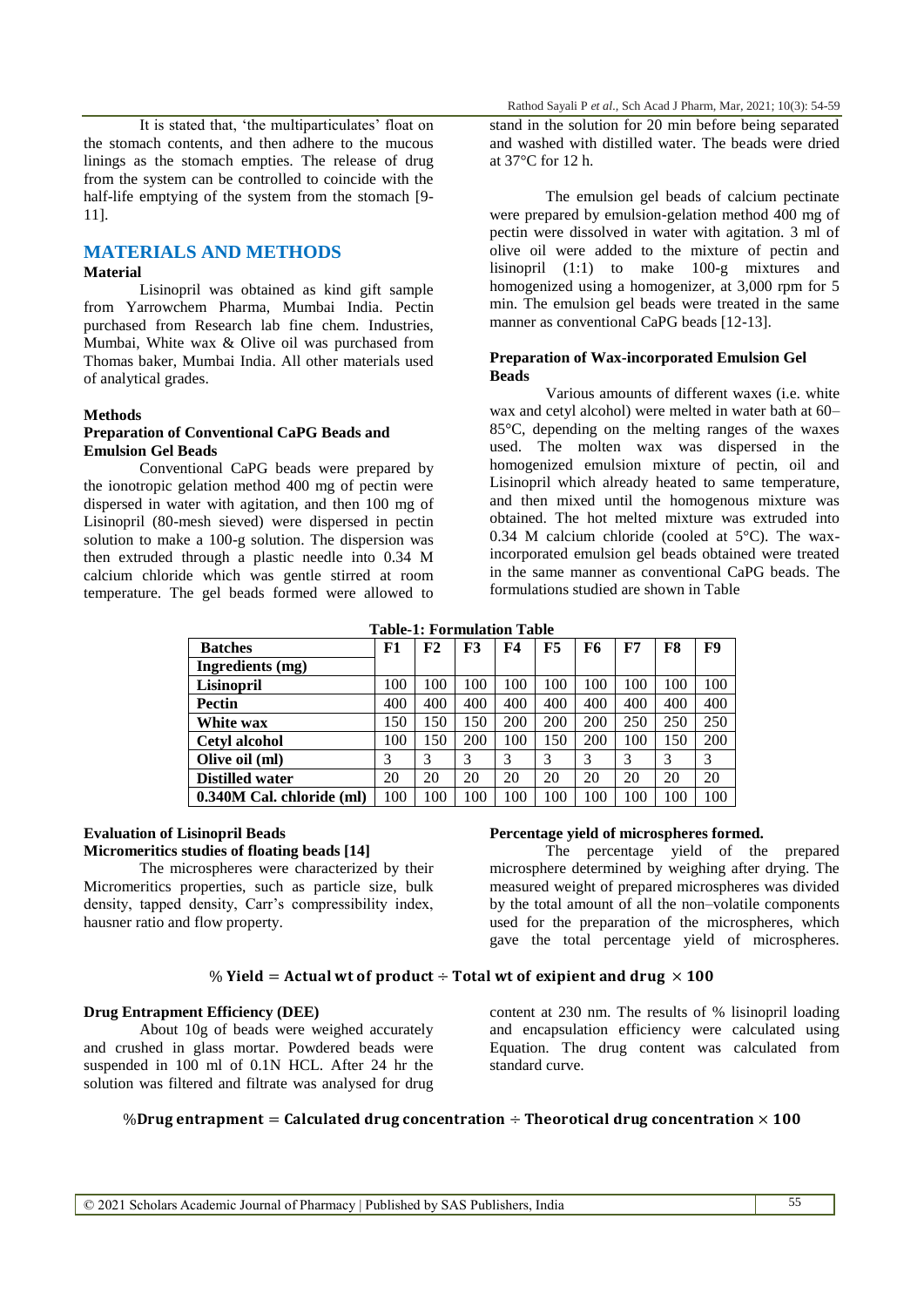### **In vitro buoyancy study: [16-18]**

Appropriate quantity of the floating micro particulate was placed in 100 ml of the simulated gastric fluid (SGF, pH 2.0), the mixture was stirred with a magnetic stirrer. The layer of buoyant micro particulate was pipetted and separated by filtration. Particles in the sinking particulate layer were separated by filtration. Particles of both types were dried in a desiccator until constant weight was achieved. Both the fractions of microspheres were weighed and buoyancy was determined by the weight ratio of floating particles to the sum of floating and sinking particles.

#### **Buoyancy (%) = Wf / Wf + Ws×100**

#### Where,

Wf and Ws are the weights of the floating and settled micro particles.

#### **Dissolution test (in-vitro drug release) of microspheres**

The dissolution test was performed using 900 ml 0.1N HCL fluid maintained at  $37 \pm 0.50C$  and stirred at 100 rpm for 10 hr. A sample (1 ml) of the aliquots were withdrawn at different time intervals and an equivalent volume of medium prewarmed at 370C was added to maintain sink condition. The withdrawn samples were filtered through Whatman filter paper no. 41. Absorbance of these solutions was measured at 230 nm. Percentage drug release was calculated using an equation obtained from a standard curve.

#### **Infrared Spectroscopy Interpretation for interaction between drug and polymer in Microsphere**

Fourier transforms infrared spectroscopy (FTIR) spectra of the pure drug and the microspheres were produced using by KBr disk method. Powder microsphere and the ingredients used in drug loading were subjected to FTIR with a Shimadzu 8201 PC FTIR. Background spectrum was collected before running each sample. The samples were analyzed between wave numbers 4000 and 400 cm-1 [20-22].

#### **Stability Study for Multiple Unit System**

During the stability studies the product is exposed to normal conditions of temperature and humidity. However the studies will take a longer time and hence it would be convenient to carry out the accelerated stability studies where the product is stored under extreme conditions of temperature. In the present study, stability studies were carried out on optimized formulation. The microspheres were stored at  $40 \pm 20$  $C/75 \pm 5$  % RH for duration of one month. At the interval after thirty days each sample was withdrawn and tested for drug entrapment, and drug release study.

# **RESULT AND DISCUSSION**

## **Micromeritic Properties**

Micromeritic properties for batch F1 to F9 are shown in Table No. 9. The results showed bulk density and Cars index in the range of 12%to 16%, Hausners ratio less than 1.25 which shows good flow properties. The values were found to be in the range of  $21^{\circ}28^{\prime}\pm1.4$ to  $29^{\circ}69' \pm 1.8$ , beads shows the angle of repose less than 30º which reveals good flow property. The observed results suggest good flow ability of the beads. Bulk density may affect buoyancy of floating beads. The bulk density of formulations was found to be between 0.165 $\pm$ 0.02 to 0.254 $\pm$ 0.02g/cm<sup>3.</sup> This indicates good packing capacity. The tapped density of beads was found to be in range of  $0.197 \pm 0.032$  to  $0.308 \pm 0.018$ g/cm<sup>3</sup>, which shows good packability of beads. The mean particle sizes of all formulations were ranged from  $2.04 \pm 0.37$ mm to  $2.32 \pm 0.60$  mm as shown in Table No 10. Higher particle size was obtained when the proportion of waxes was increased in polymer and drug mixture of pectin: lisinopril. As the amount of calcium chloride was increased, more crosslinking structure was observed that lead to a decrease in particle size.

| Table-2: Micromeritics studies of Hoating beads |                      |                      |                  |                  |                                 |                 |
|-------------------------------------------------|----------------------|----------------------|------------------|------------------|---------------------------------|-----------------|
| <b>Para-meters</b>                              | <b>Bulk</b>          | <b>Tapped</b>        | Carr's           | <b>Hausner</b>   | Angle of                        | <b>Particle</b> |
| <b>Batches</b>                                  | density              | density              | <b>Index</b>     | ratio            | repose (θ)                      | $size \ (mm)$   |
|                                                 | (g/cm <sup>3</sup> ) | (g/cm <sup>3</sup> ) |                  |                  |                                 |                 |
| F1                                              | $0.246 \pm 0.02$     | $0.308 \pm 0.018$    | $20.12 \pm 0.15$ | $1.25 \pm 0.12$  | $28^{\circ}65' \pm 0.8$         | $2.23 \pm 0.35$ |
| F2                                              | $0.165 \pm 0.02$     | $0.197 \pm 0.032$    | $16.24 \pm 0.12$ | $1.19 \pm 0.006$ | $26^{\circ}50'+2.5$             | $2.2+0.43$      |
| F <sub>3</sub>                                  | $0.186 \pm 0.02$     | $0.219 \pm 0.041$    | $15.06 \pm 0.26$ | $1.17 \pm 0.005$ | $29^{\circ}69' \pm 1.8$         | $2.24 \pm 0.35$ |
| F <sub>4</sub>                                  | $0.236 \pm 0.03$     | $0.265 \pm 0.027$    | $10.94 \pm 0.18$ | $1.12 \pm 0.006$ | $27^{\circ}23^{\prime}\pm1.5$   | $2.22+0.19$     |
| F <sub>5</sub>                                  | $0.222 \pm 0.01$     | $0.255 \pm 0.019$    | $12.94 \pm 0.20$ | $1.14 \pm 0.007$ | $28^{\circ}65' \pm 0.8$         | $2.04 \pm 0.37$ |
| F <sub>6</sub>                                  | $0.254 \pm 0.02$     | $0.306 \pm 0.029$    | $16.99 \pm 0.23$ | $1.20 \pm 0.004$ | $26^{\circ}50^{\prime}+2.1$     | $2.15+0.222$    |
| F7                                              | $0.250 \pm 0.03$     | $0.283 \pm 0.04$     | $11.66 \pm 0.21$ | $1.13 \pm 0.002$ | $26^{\circ}69' + 2.3$           | $2.32 \pm 0.60$ |
| F8                                              | $0.217 \pm 0.01$     | $0.261 \pm 0.030$    | $16.85 \pm 0.24$ | $1.20 \pm 0.004$ | $21^{\circ}28' \pm 1.4$         | $2.26 \pm 0.23$ |
| F <sub>9</sub>                                  | $0.225 \pm 0.02$     | $0.257 \pm 0.023$    | $12.45 \pm 0.19$ | $1.14 \pm 0.007$ | $27^{\circ}23^{\prime} \pm 1.2$ | $2.26 \pm 0.20$ |

**Table-2: Micromeritics studies of floating beads**

#### **Determination of Percentage yield**

It was found that the average percentage yield was greater than 80% for all formulations. The drug loading was found to be in range of  $84.21 \pm 0.5\%$  to

97.22±0.2%. Formulation F1 showed highest loading of 97.22±0.2%. Whereas formulation F9 showed lowest drug loading of  $84.21 \pm 0.5$ %. Overall the drug loading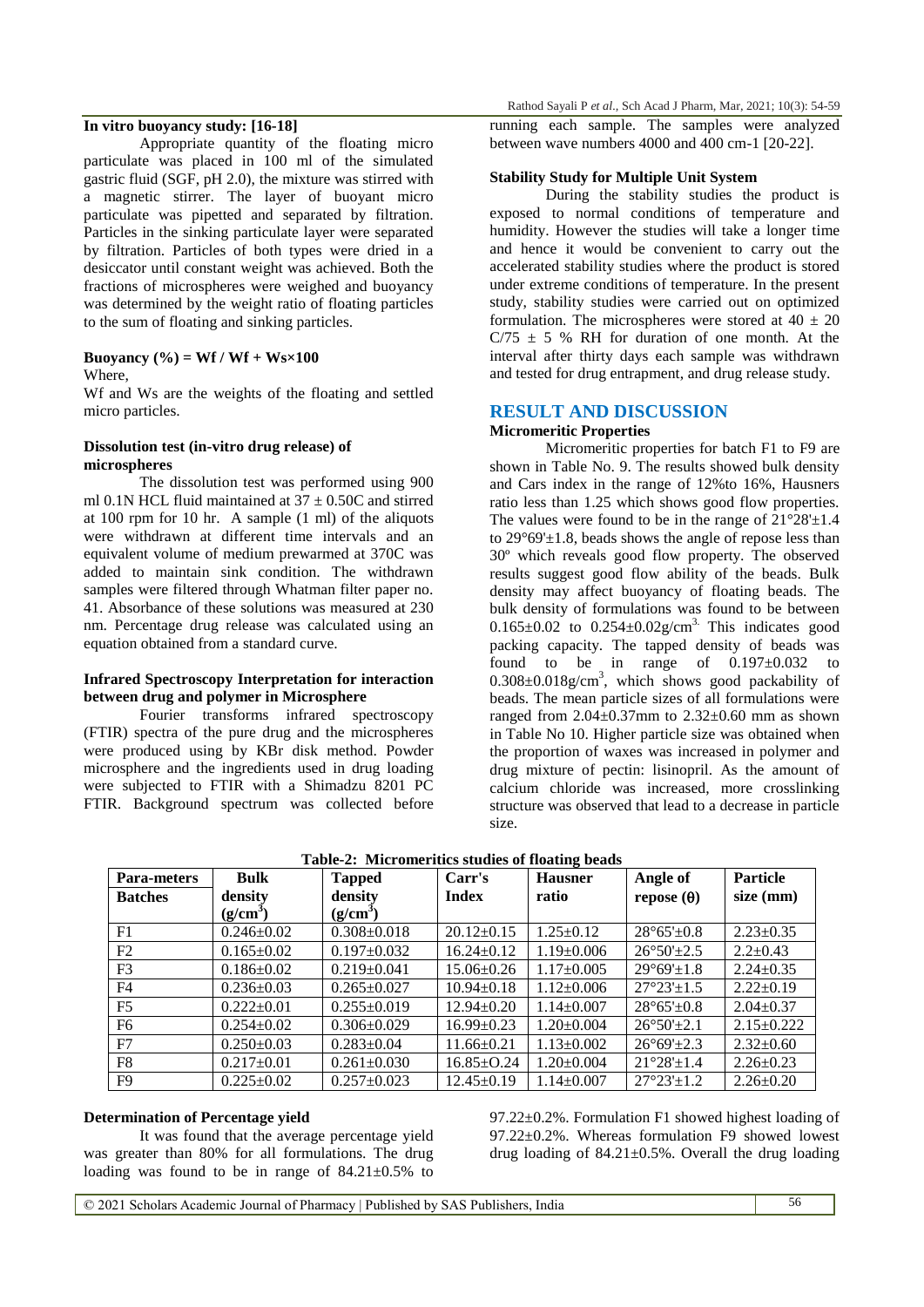was decreased with increase in the concentration of waxes.

# **Drug entrapment efficiency**

Ionic gelation technique is convenient method for the preparation of floating beads with good drug loading and encapsulation efficiency. In this method drug is dispersed equally in the polymer matrix so drug can be loaded easily in the polymer. The drug entrapment efficiency of the prepared beads was found to be increased progressively with an increase in Rathod Sayali P *et al.,* Sch Acad J Pharm, Mar, 2021; 10(3): 54-59

concentration of waxes and polymers. This might be due to increased matrix density.

# **In vitro buoyancy study**

The formulation F1 gives best floating ability of 92.38% in 0.1 N HCL for 10 hrs. This may be due to its low bulk density. The floating ability of the formulations ranges from  $65.52\%$  to 93.20%, which shows the excellent floating ability of the beads. In this as the concentration of wax increases, the viscocity of mixture increases and thus leads to good floating ability.

**Table-3: Percentage yield, In vitro buoyancy study, Drug entrapment efficiency**

| <b>Batch</b>   | Drug entrapment efficiency $(\% )$ | Yield $(\% )$   | $(\%)$ buoyancy |
|----------------|------------------------------------|-----------------|-----------------|
| F1             | 86.45%                             | $97.22 \pm 0.2$ | 92.38%          |
| F2             | 93.20%                             | $94.11 \pm 0.7$ | 84.34%          |
| F <sub>3</sub> | 88.67%                             | $92.94 \pm 0.2$ | 90.67%          |
| F <sub>4</sub> | 76.25%                             | $95+0.4$        | 79.33%          |
| F <sub>5</sub> | 65.52%                             | $86.87 \pm 0.5$ | 69.32%          |
| F <sub>6</sub> | 83.34%                             | $91.73 \pm 0.3$ | 78.34%          |
| F7             | 75.38%                             | $96.47 \pm 0.3$ | 86.12%          |
| F <sub>8</sub> | 76.50%                             | $88.88 \pm 0.4$ | 83.78%          |
| F <sub>9</sub> | 89.42%                             | $84.21 \pm 0.5$ | 77.23%          |

#### **In vitro drug release study**

It was observed that the beads ascended to the upper part of the dissolution vessels and remains floated until the completion of release studies. The drug release study was carried for 10 hrs. This showed as the concentration of waxes increases the release rate of the drug decreases which were attributed to increase density of the polymer matrix at highest concentration causing decreased diffusional path length, and increases

drug release from the polymer matrix. Moreover dissolution study data revealed that release from the beads was largely dependent on the polymer swelling and drug diffusion. The percentage drug release from batches F1 to F9 varied from 61.01 % to 96.31 %. The in-vitro drug release of the formulation F1 to F9 displayed in Table where comparative release of drug is shown.



**Fig-1: In vitro drug release study**

#### **IR Study**

The infrared absorption spectrum of pure lisinopril and the sustained release microsphere of optimized polymer were recorded on FT-IR spectrophotometer (Model-8400S, Shimadzu, Japan) and the spectrum analysis was done for functional groups. The FT-IR spectra of drug with polymer were

compared with the standard FT-IR spectrum of the pure drug.1658, 1611 (the vibrations characteristic to carboxyl group), 1578 cm−1(NH bending group vibration) and 1546 cm−1for pure lisinopril compound are shifted to 1637 and 1592 cm−1for all IC products. These frequency shifts can be explained probably by breaking the hydrogen bonds in the case of NH groups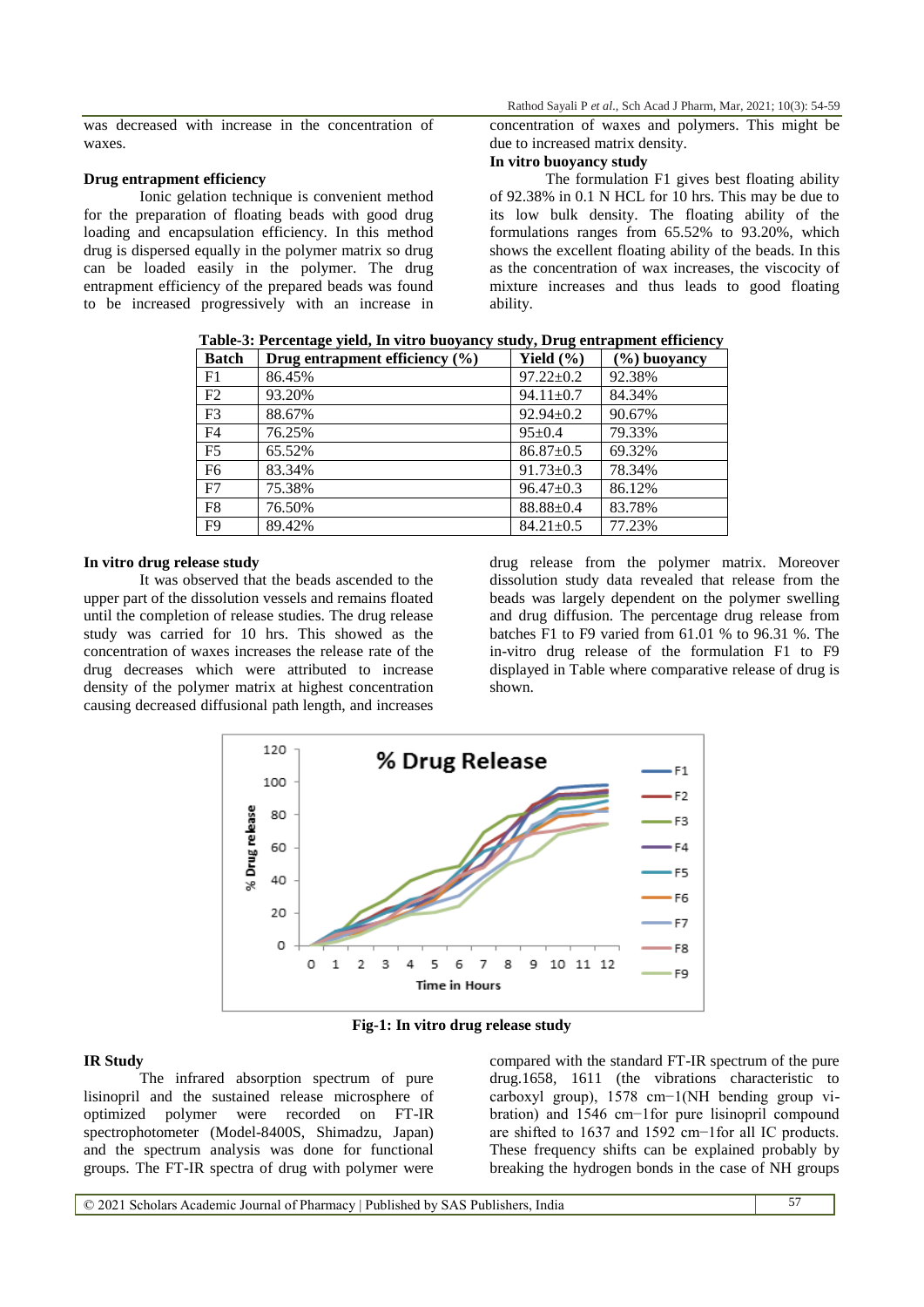and respectively by the formation of hydrogen bonds in the case of car-boxyl groups. Consequently, FTIR studies established clearly the functional groups implied in the inclusion process. In the 4000–2500 cm−1spectral region, see Fig. 4, the most important

Rathod Sayali P *et al.,* Sch Acad J Pharm, Mar, 2021; 10(3): 54-59 contributions are due to the O–H stretching vibrations of primary (3504 cm−1[9]), secondary OH groups of the groups and soft water molecules present inside CD cavity, also. The different shape of this mass if (corresponding to ICs").



**Fig-2: FTIR of Lisinopril**



**Fig-3**: **FTIR of Lisinopril physical mixture**

# **CONCLUSION**

Intragastric floating drug delivery system was prepared by incorporating low density materials, e.g. oils and/or waxes. Incorporation of wax into the beads influenced the drug release. It can be concluded that the drug Lisinopril multiparticulate floating beads for the treatment of hypertension were prepared and the release kinetics of the optimized batch could show the assured sustain release of drug. By using waxes it was concluded that the increase of drug release of Lisinopril could be obtained upto 10 hrs.Various preformulation studies like bulk density, tapped density, Carr's index angle of repose were in the acceptable limits especially for batch F9. Drug and polymer are compatible with each other as they are verified through FTIR

spectroscopy. Increasing the amount of wax in the formulation significantly prolonged the drug release but was insufficient for sustaining the release of highly water-soluble drug.

# **REFRENCES**

- 1. Arora S, Ali J, Khar RK, Baboota S, Floating drug delivery systems: A review, AAPS Pharm Sci Tech. 2005;6(3): 372-390.
- 2. Babu VBM, Khar RK, In vitro and In vivo studies of sustained release floating dosage forms containing salbutamol sulphate, Pharmazie. 1990; 45: 268-270.
- 3. Bardonnet PL, Faivre V, Pugh WJ, Piffaretti JC and Falson F, Gastro retentive Dosage Forms: